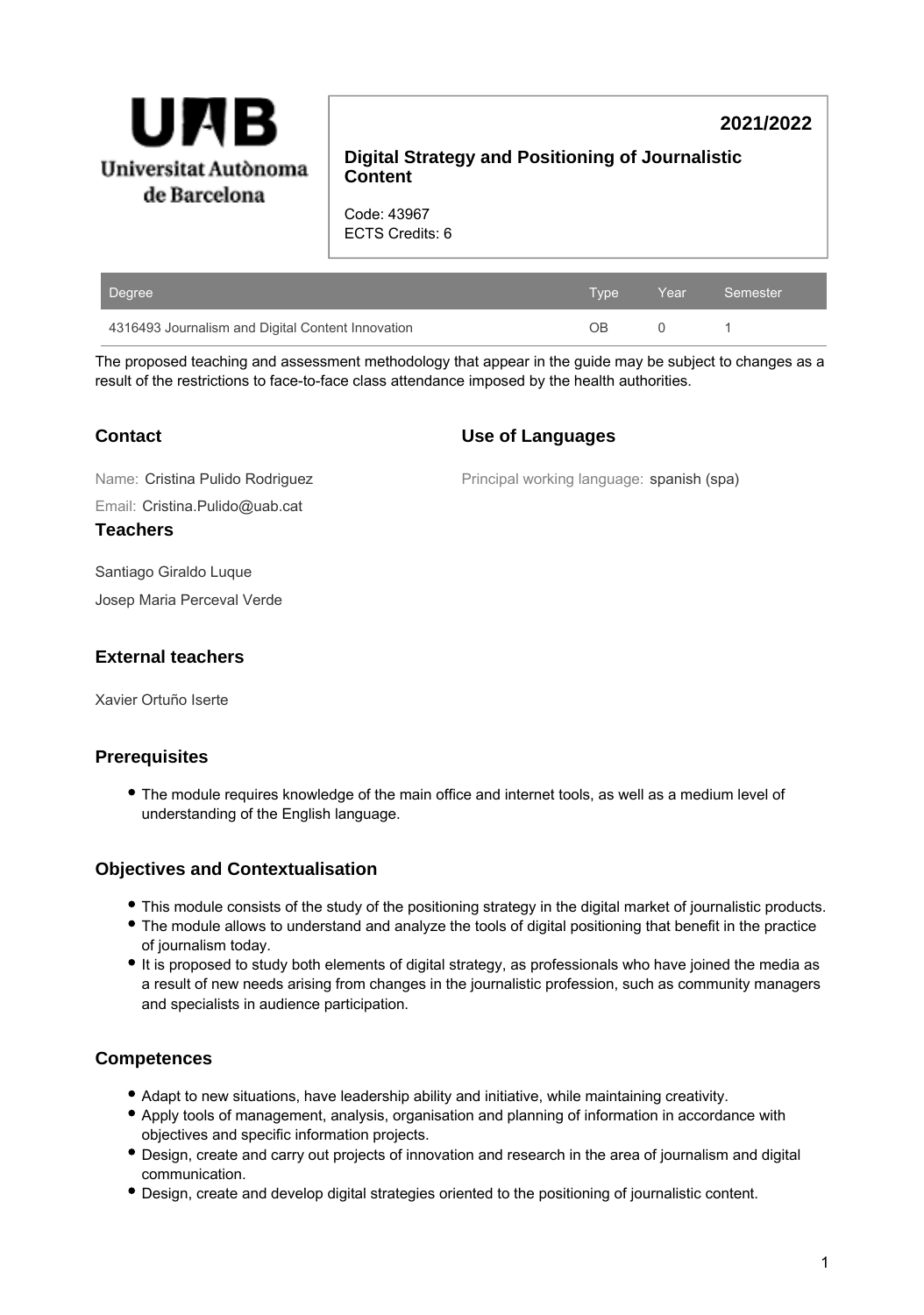- Students can communicate their conclusions and the knowledge and rationale underpinning these to specialist and non-specialist audiences clearly and unambiguously.
- That the students can apply their knowledge and their ability to solve problems in new or unfamiliar environments within broader (or multidisciplinary) contexts related to their field of study.
- Understand and analyse the trends and dynamics of change in the communicative, informative and regulatory ecosystem of the media company in the twenty-first century.

### **Learning Outcomes**

- 1. Creatively interpret and use new narrative forms in the digital environment, applied to news stories.
- 2. Display knowledge of the media environment, and the evolution and tendencies of the digital media.
- 3. Independently take creative, responsible decisions that take ongoing work and the work environment into account.
- 4. Introduce and apply planning and document management processes within the routine of high quality-journalism production.
- 5. Introduce innovative elements linked to trends in present-day journalism production in journalism production laboratories.
- 6. Make a critical selection of original trends in digital narration and apply these in an environment of journalism production.
- 7. Make critical analyses of documentation and information based on case studies put forward.
- 8. Plan for the creation of different journalistic products based on clearly identifying an environment, a context and a specific audience.
- 9. Promote creative initiatives to find new spaces and products linked to trends in the news market.
- 10. Propose strategies and products to the host institution that are related to news-company trends and dynamics.
- 11. Understand and critically interpret changes in the model for consuming journalism, identifying thematic trends and news markets.
- 12. Understand and distinguish between technologies and innovation models in journalism projects and products, in order to propose practical solutions for specific problems related to the profession.
- 13. Understand concepts, theories and models applicable to innovation and production dynamics in journalism projects.
- 14. Use research tools that promote independent learning towards solving a research problem.

## **Content**

Design and creation of a digital positioning plan

- Digital marketing and digital strategy
- Web Analytics
- Business intelligence

Positioning and search engines

- Search engine positioning
- Content adapted for SEO

Social media strategy

- Adaptability of the message to the distributor of the digital contents
- Analysis of the requirements of the broadcast channels: Apple News, Google News, Facebook

Active audience and participation

- Analysis of online consumption
- Characteristics of the new consumption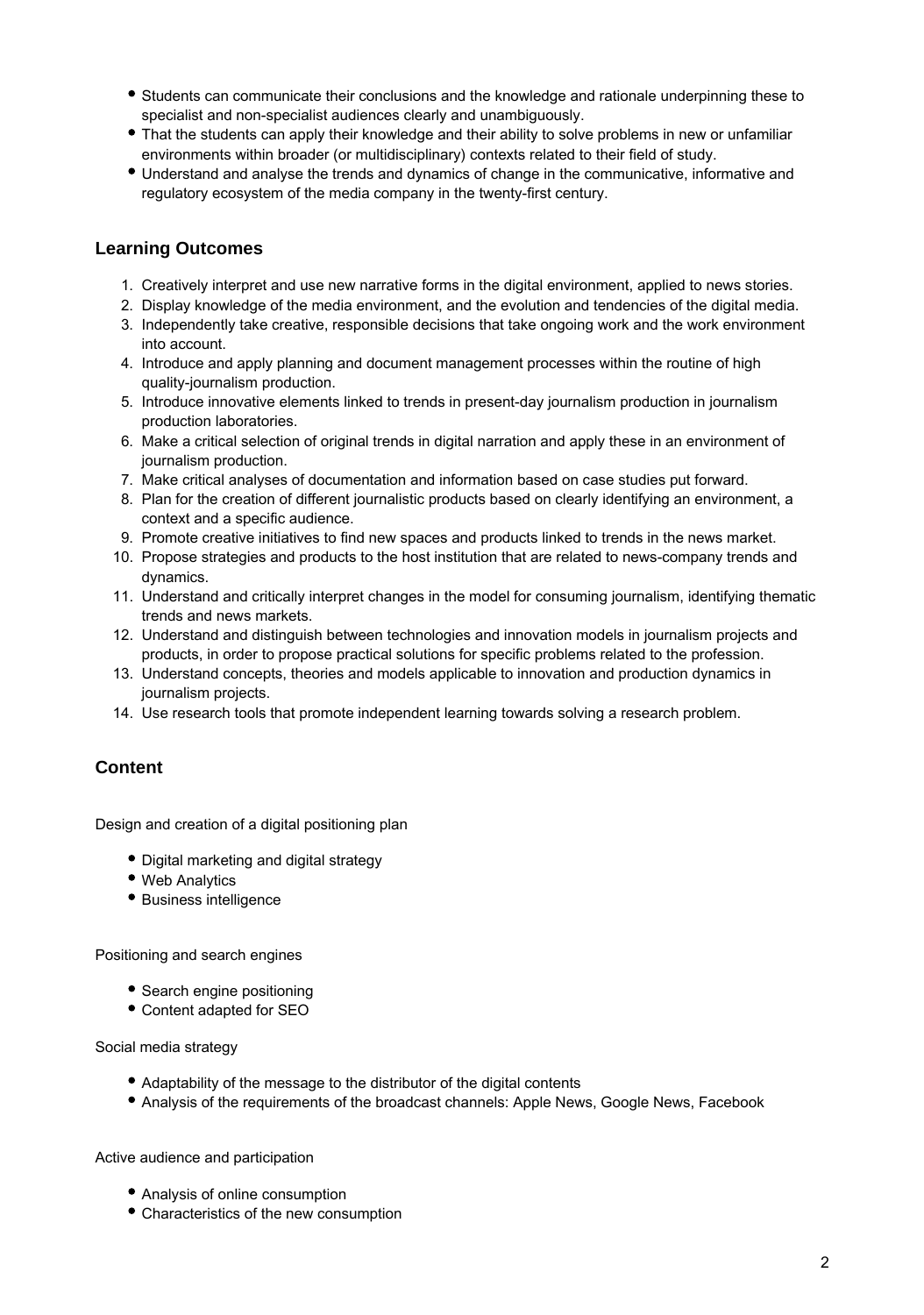- Transmedia and multasking
- Feedback and user generated content

Audience measurement systems

- Companies and institutions
- Accreditation and transparency systems
- $\bullet$  Impact on the advertising market and public relations

#### IMPORTANT:

- The calendar detailed with the content of the different sessions will be presented on the day of presentation of the subject.
- It will be uploaded to the Virtual Campus, where students will also be able to access the detailed description of the exercises and practices, the various teaching materials, and any necessary information for the proper follow-up of the subject.

### **Methodology**

- The basis of the teaching methodology will be to achieve autonomous learning on the part of the students.
- The academic activity supervised by the teacher, with a constant and active participation of the student, will allow the student to assume the generic and specific competences that arise in the subject, thus achieving compliance with the objectives formulated.

IMPORTANT: In the event that some special circumstance prevents 100% face-to-face teaching, the new alternative (virtual, blended or other) would include the same syllabus and an evaluation system equal to or equivalent to that of this teaching guide.

Annotation: Within the schedule set by the centre or degree programme, 15 minutes of one class will be reserved for students to evaluate their lecturers and their courses or modules through questionnaires.

### **Activities**

| <b>Title</b>                | <b>Hours</b> | <b>ECTS</b>  | <b>Learning Outcomes</b>        |
|-----------------------------|--------------|--------------|---------------------------------|
| Type: Directed              |              |              |                                 |
| Practices                   | 25           | $\mathbf{1}$ | 13, 12, 14, 2, 3, 6             |
| Type: Supervised            |              |              |                                 |
| Case studies                | 10           | 0.4          | 11, 7, 9                        |
| <b>Tutorials</b>            | 10           | 0.4          | 12, 1, 5, 3, 9                  |
| Type: Autonomous            |              |              |                                 |
| Works, reports and readings | 45           | 1.8          | 13, 11, 14, 2, 7, 1, 5, 3, 8, 9 |

### **Assessment**

The subject consists of the following evaluation activities: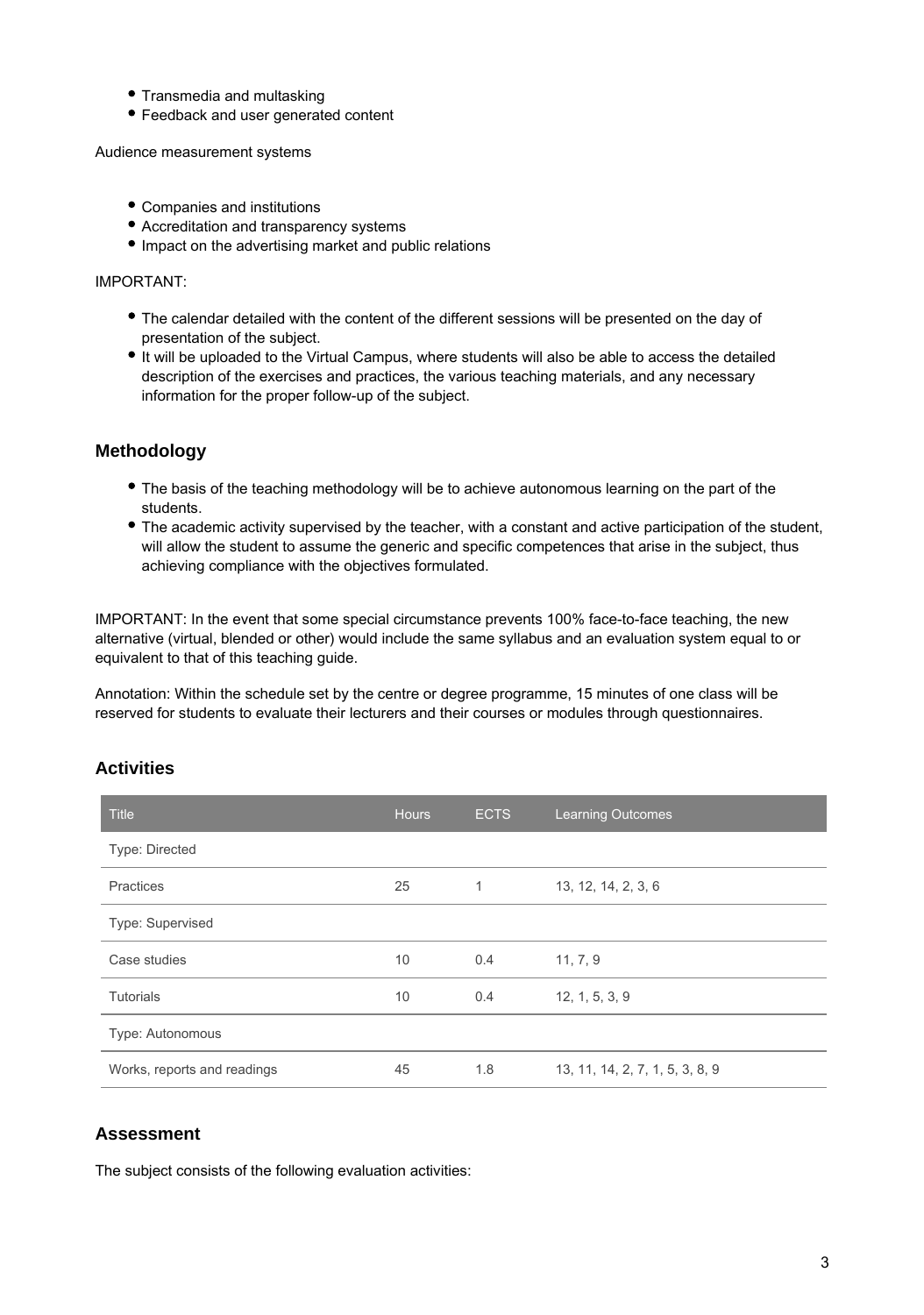- Activity A, Content test, with 20% on the final grade.
- Activity B, Classroom practices, with 20% on the final grade.
- Activity C, Debates and analysis of cases, with 20% on the final grade.
- Activity D, Course work, with 40% on the final grade.

In order to pass the subject, it is necessary to take a minimum grade of 5 in activities A, B, C and D.

#### Aspects to consider:

- To pass the subject, all the evaluable tests will have to be done as it is a continuous evaluation.
- In the exceptional case and always after commenting the situation with the teaching team of the subject, it will be possible to work with a different evaluation system.
- In the case that the student does not appear in the middle of the tests, it will be considered as not presented.
- In each part student must have, at least, the equivalent of a five.
- Students will be entitled to the recovery of the subject if it has been evaluated of the set of activities, the weight of which is a minimum of 2/3 of the total grade of the subject.
- To be able to submit to the recovery of the subject, it will be necessary to have obtained an average grade of 3.5.
- The activities that are excluded from the recovery process are the debates and case analyzes.
- In case of second registration, the students may perform a single synthesis test consisting of a theoretical-practical exam. The qualification of the subject will correspond to the qualification of the synthesis test.
- The studentwho makes any irregularity(copy, plagiarism, identity theft ...) that could lead to a significant variation of the grade of an evaluation act, will be qualified with 0 this act of evaluation. In case of several irregularities, the final grade of the subject will be 0.

IMPORTANT: In the event that some special circumstance prevents 100% face-to-face teaching, the new alternative (virtual, blended or other) would include the same syllabus and an evaluation system equal to or equivalent to that of this teaching guide.

| <b>Title</b>         | Weighting | <b>Hours</b> | <b>ECTS</b> | Learning Outcomes               |
|----------------------|-----------|--------------|-------------|---------------------------------|
| Laboratory exercises | 20        | 24           | 0.96        | 13, 12, 14, 2, 3, 6             |
| Exam and test        | 20        | 12           | 0.48        | 13, 11, 2, 7, 4, 3, 8, 9, 10, 6 |
| Oral presentation    | 20        | 12           | 0.48        | 11, 12, 7, 1, 5, 3, 9           |
| <b>Works</b>         | 40        | 12           | 0.48        | 13, 11, 14, 2, 7, 1, 5, 3, 8, 9 |

### **Assessment Activities**

## **Bibliography**

- AA.VV. (2014). [Escribir para la Red: Reflexiones sobre la nueva \(y vieja\) escritura informativa 'online'.](http://www.gabinetecomunicacionyeducacion.com/es/publicaciones/escribir-para-la-red-reflexiones-sobre-la-nueva-y-vieja-escritura-informativa-online)  Barcelona: Gabinete de Comunicación y Educación
- AIMC Asociación para la Investigación de Medios de Comunicación (2017): 19º Navegantes en la Red. Madrid - España: AIMC. Recuperado de <http://download.aimc.es/aimc/REP2a3z/macro2016.pdf>
- Aparici, Roberto; García-Marín, David (2018). Prosumidores y emirecs: Análisis de dos teorías enfrentadas. Comunicar, 55(26). Doi: <https://doi.org/10.3916/C55-2018-07>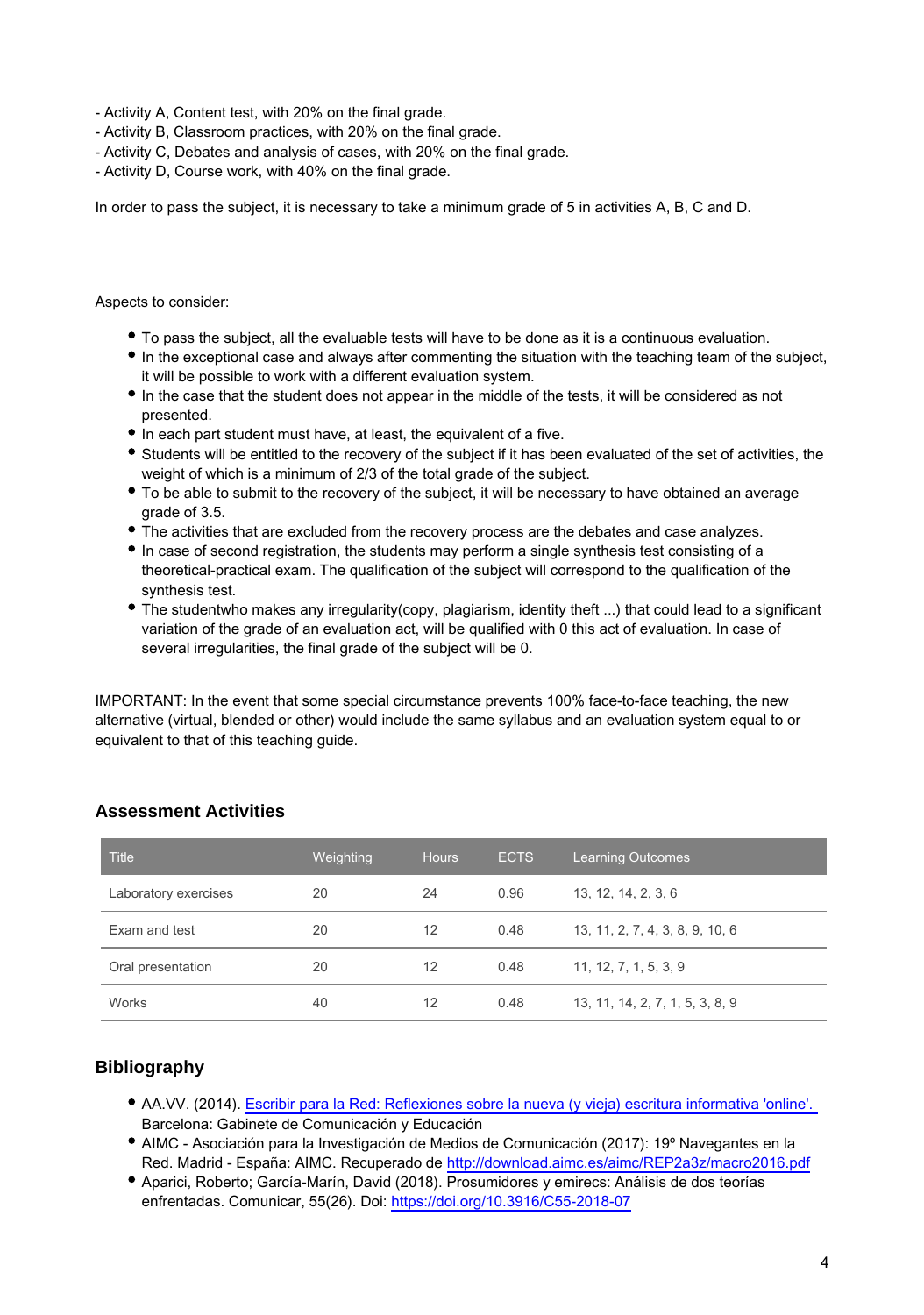- Bessi, Alessandro (2016). "Personality traits and echo chambers of Facebook". Computers in Human Behaviour. 65 319-324.Cabrera, M.A. (Coord) (2010). Evolución tecnológica y cibermedios. Zamora: Comunicación Social.
- Carniel, Ricardo; Tejedor Calvo, Santiago (Dir.) (2019). Diccionario básico de estrategia digital y posicionamiento de contenidos. Bellaterra: UAB.
- Castells, Manuel (2003): La galàxia Internet: Reflexiones sobre internet, empresa y Sociedad. Era de la Informació. Barcelona: Random House.
- Castells, Manuel (2010). El poder en la sociedad red. Comunicación y poder. Madrid, Alianza.
- Chartier, Roger. "¿Muerte o transfiguración del lector?". EN: Revista de Occidente. Fundación José Ortega y Gasset, Madrid. Nº 239. Marzo 2001.
- Cornella, Alfons (2004). Infoxicación: buscando un orden en la información. Barcelona,Infonomía.
- Cornella, Alfons (2000). Infonomia.com: la empresa es información. Bilbao: Deusto.
- Costa Sánchez, Carmen (2013). Narrativas Transmedia Nativas: Ventajas, elementos de la planificación de un proyecto audiovisual transmedia y estudio de caso. Historia y Comunicación Social, 18, 561-574. DOI: http://dx.doi.org/10.5209/rev\_HICS.2013.v18.44349
- De la Peña, Nonny (2010). Immersive Journalism: Immersive Virtual Reality for the First Person Experiencie of News. MIT Press Journals.
- Freire, Juan; Gutiérrez, Antoni (2000). [2010-2020 32 tendencias de cambio.](http://blogdelmedio.com/libros/32-tendencias-de-cambio-antoni-gutierrez-rubi/)
- Hohmann, James (2011). [Las 10 mejores prácticas para medios sociales. Guías útiles para las](https://knightcenter.utexas.edu/mejores_practicas_SPANISH_2011.pdf) [organizaciones periodísticas](https://knightcenter.utexas.edu/mejores_practicas_SPANISH_2011.pdf). ASNE (American Society of News Editors).
- Igarza, Roberto (2012). Burbujas de ocio. Buenos Aires (Argentina): La Crujía.
- Domínguez, Eva (2012). Periodismo inmersivo: Fundamentos para una forma periodística basada en la interfaz y la acción. Tesis doctoral. Universitat Ramón Llull, Barcelona.
- Fumero, Antonio; Roca, Genis (2007). Web 2.0. Madrid: Fundación Orange.
- Jaraba, Gabriel (2014). Periodismo en internet. Barcelona, RobinBook.
- Jenkins, Henry (2003). Transmedia Storytelling. MIT Technology Review. Recuperado de <https://www.technologyreview.com/s/401760/transmedia-storytelling>
- Gilmor, Dan (2004). We the Media. Sebastopol, California, O'Reilly.
- Kerckove, Derrick La piel de la cultura. Investigando la nueva realidad electrónica. Gedisa: Barcelona, 1999.
- Landow, George. P. (1997). Teoría del hipertexto. Barcelona: Paidós.
- Landow, George P. (1995). Hipertexto. La convergenciade la teoría crítica contemporánea y la tecnología. Barcelona: Paidós.
- Larrondo Ureta, Ainara (2016). El relato transmedia y su significación en el periodismo. Una aproximación conceptual y práctica. Trípodos, (38), 31-47.
- Larrondo Ureta, Ainara (2008). Los géneros en la redacción ciberperiodística. Contexto, teoría y práctica actual. Bilbao: Servicio Editorial de la Universidad del País Vasco.
- Lasica, J.D. (2002a). "The promise of the Daily Me. From My News to digital butlers: An in-depth look at the different flavours of personalization". EN: Online Journalism Review.
- Lévy, Pierre (2007): Cibercultura: la cultura de la sociedad digital. Barcelona: Anthropos.
- Lévy, Pierre (1999). ¿Qué es lo virtual? Barcelona España: Paidós Ibérica.
- Marfil-Carmona, Rafael (2013). Interactividad digital y estrategias narrativas en la publicidad audiovisual de Manos Unidas y Unicef. Historia y Comunicación Social, 18, 169-181. DOI: [http://dx.doi.org/10.5209/rev\\_HICS.2013.v18.43957](http://dx.doi.org/10.5209/rev_HICS.2013.v18.43957)
- Mishra, S. (2012). "The impact of information and communication technology in state sovereignty: An analysis of ciberutopian and cyber skepticperspectives". Boston: Tufts University.
- Mioli, Teresa; Nafría, Ismael (2018). Innovadores en el periodismo latinoamericano. https://knightcenter.utexas.edu/books/INNOVADORES\_ESPANOL.pdf
- Moreno, Isidro (2002). Musas y nuevas tecnologías. El relato hipermedia. Barcelona, Paidós.
- Murray, Janet H. Hamlet en la holocubierta. Elfuturo de la narrativa en el ciberespacio. Paidós, Barcelona, 1999. Col. Multimedia 12.
- Negroponte, Nicholas (2001). El mundo digital: un futuro que ya ha llegado. Barcelona: Ediciones B.
- Newman, Nic (2018). Journalism, Media, and TechnologyTrends and Predictors. Reuters Institute-University of Oxford. [http://reutersinstitute.politics.ox.ac.uk/sites/default/files/2018-01/RISJTrends and Predictions 2018](http://reutersinstitute.politics.ox.ac.uk/sites/default/files/2018-01/RISJTrends%20and%20Predictions%202018%20NN.pdf)

[NN.pdf](http://reutersinstitute.politics.ox.ac.uk/sites/default/files/2018-01/RISJTrends%20and%20Predictions%202018%20NN.pdf)